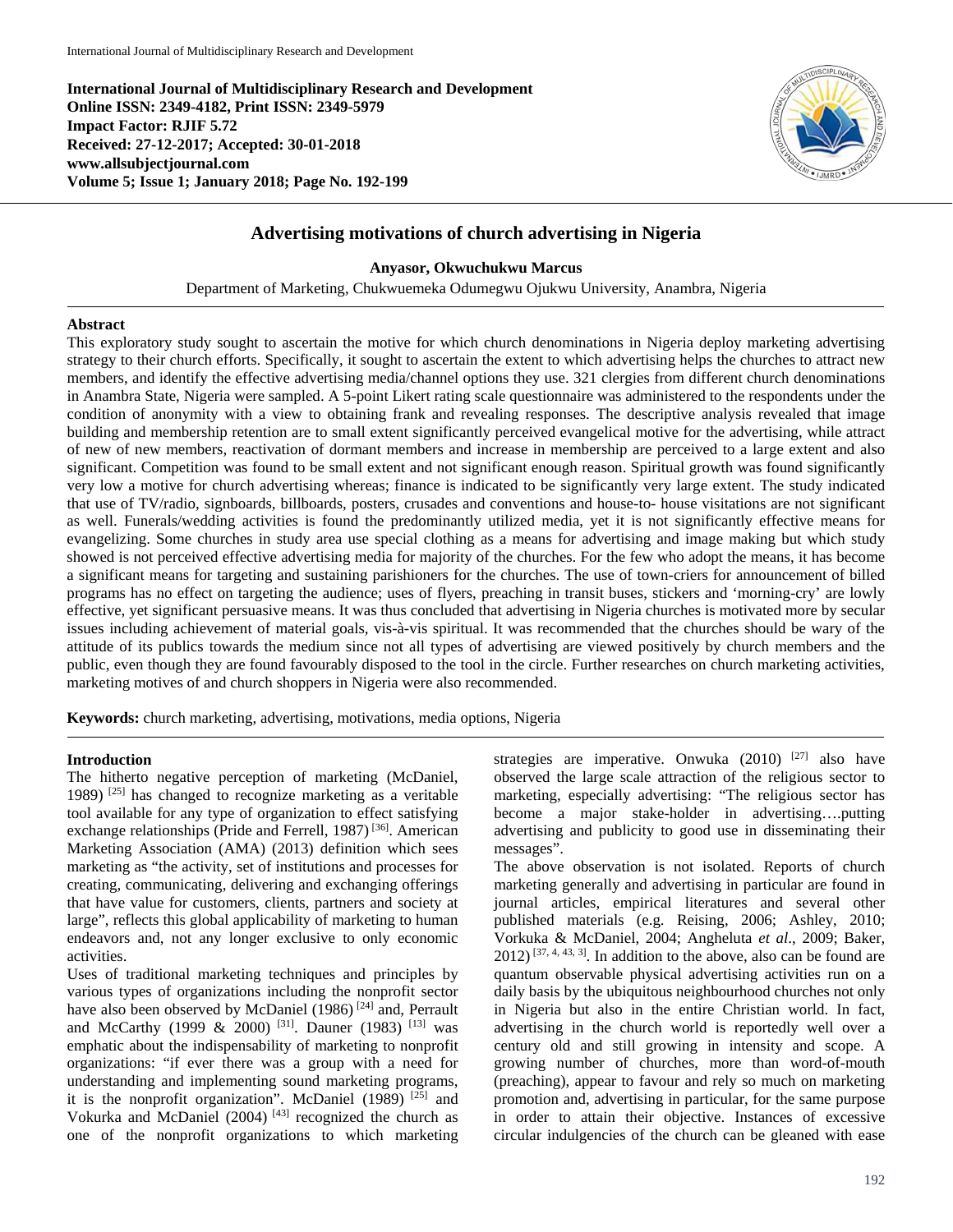from far and wide. The Spokesman-Review (1994) [42] reported an evangelical church even resorted to giving cash money to prospective parishioners. Given that no specific explanation has been advanced for this penchant for advertising in the mass media by our churches and the attendant significant increase in its usage, the church publics would like to learn about the particular reason why churches choose to advertise their services.

The church is all the followers of Christianity religion. Pew Forum (2012) in its report found Christianity the most populous religion in the world. The report also show that Christians constitute 2.2 billion (32%) of the world's population. First called Christians in Antioch in Syria (Acts 11:26), the Bible (Acts 6:7) attributes the spread of the faith first, to the haunting and hounding of Christ followers after his death and later, the killing of Stephen. The Apostles continued to preach (by word-of-mouth) everywhere and at all times (suscopts.org, 2013), to spread the gospel of Jesus Christ.

It is important to stress at this point however, that the study is very mindful of the sensitiveness of religious and church issues which, according to Angheluta *et al*., (2009) [3] has both supporters and critics in its fold and members of the general public. Therefore the study is not intent at vilifying the church system; instead it takes a positive stand that churches can apply advertising usefully to achieve their goal, and obtain better result.

#### **Problem Definition**

The secularization thesis of Berger  $(1967)$ <sup>[8]</sup> long argued that advertising is a secular issue and that churches should not engage in it, yet the clergy world-wide have found the tool very useful in the industry. This is obvious indication of faded reservations towards the strategy within the religious circle (Pfadenhauer,  $2010$ )<sup>[35]</sup>. Thus the churches find it profitable to advertise their services effectively each week through mass communications sources such as the television, newspapers, radio broadcast, computerized highways among a plethora of other conventional and unconventional means (Dauner (1983) [13]. The reason may not be far-fetched. Mission and objectives of the church are getting increasingly difficult to accomplish due largely to the secularization of the today's society (Angheluta *et al.*, 2009)<sup>[3]</sup>.

The few accessible literatures of studies on church marketing have shown that religious organizations are so attracted to marketing promotion more than any other marketing tool. Webb *et al.* (1998)<sup>[46]</sup> indicate that the attraction clearly has particularly been in advertising. In Nigeria, the act of church advertising appears to have reached all heights at frenzied level. This complemented in large by unique forms of guerrilla marketing developed steadily by these churches. These activities received further boost from the deregulation of the satellite television industry in the country. The current unresolved issue especially in Nigeria, which this study seeks to address is why advertising is, implicitly and explicitly used in the church environment.

This study therefore hopes to contribute to existing knowledge, benefit different church denominations, religious organizations, advertising agencies, and members of the public. Dauner (1983)  $^{[13]}$  confirmed that results of studies such as this will further benefit not only the church but also

many other organizations in the nonprofit sector. Academically, there is obvious dearth of researched information dealing on church advertising in the Nigeria context, so this study is exploratory in nature, possibly providing a basis and justification for further investigation as well adding to the literature on the area of church advertising in particular and nonprofit marketing in general. The church institution may find the outcome of the study useful in the search for better solution to its visibility problem. It may help to stem, diminish or dispel inherent prejudice the religious community holds against the church and the marketing of its religious services.

Churches experiencing steady decline in overall attendance cum patronage may find the lead to reversing the trend, attract new members, increase their members, and maintain their parishioners. The study may inspire advertising practitioners and multimedia houses to, probably, choose to alter their perception, view and consider the church as viable prospect and consequently profitable client.

# **Review of Related Literature Church Advertising Motivations**

Charles Dana, in a discussion 'Should Churches Advertise?' at a meeting of the Methodist Social Union in 1895, appeared to set in motion church advertising when he advised the church to advertise, not just in-house but "in the newspapers that reached and were read by the great mass of the people" (The New York Times, 1895)<sup>[41]</sup>. McDaniel (1986)<sup>[24]</sup> noted that the church still lags in the use of advertising because the religious community has some reservations against the use of such strategy. Even though this observed inherent prejudice has continued, church use of marketing practices has continued (Angheluta et al., 2009)<sup>[3]</sup>.

Opinions not yet validated through research expressed in the few existing relevant literature (e.g. Vokurka and McDaniel, 2004; Garrison, 1996)<sup> $[43, 14]$ </sup> indicate that advertising helps the church in image building by increasing public perception of the church. Other common motivations found are to attract new members, retain current members, reactivate dormant members (Joseph and Webb, 2000; Considine, 2000) [20, 11]; increase in finances (Iheanacho, 2013; Eze, 2011; Dauner, 1983)<sup>[19, 13]</sup>; competition (McDaniel, 1989)<sup>[25]</sup> and; increase in the numerical size of membership, spiritual growth (Pfadenhaur, 2010; Newman and Benchener 2008; Vokurka and McDaniel, 2004) [35, 24, 43]. Though, Maudlin *et al*. (1994) [23] seem to contend the spirituality claim of churches for advertising when they argue, quoting John MacArthur, that "… one cannot follow a market-driven strategy and remain faithful to Scripture".

Although all these views are plausible, the views of Joseph and Webb (2000)  $[20]$  and Considine (2000)  $[11]$  appear more logical considering the type of the campaign targets identified by McDaniel (1989)  $^{[25]}$  which include non-members of the church, visitors to the church, and the church members. Within these targets however, Bulik  $(2009)$ <sup>[9]</sup> singled out the youthful segment as the most viable. Possible explanation for the viability of the youth is found in the report of Pew Forum  $(2011)$  <sup>[33]</sup> that, at the youth stage of the individual, his/her religious affiliation becomes considerably fixed and, not likely to change.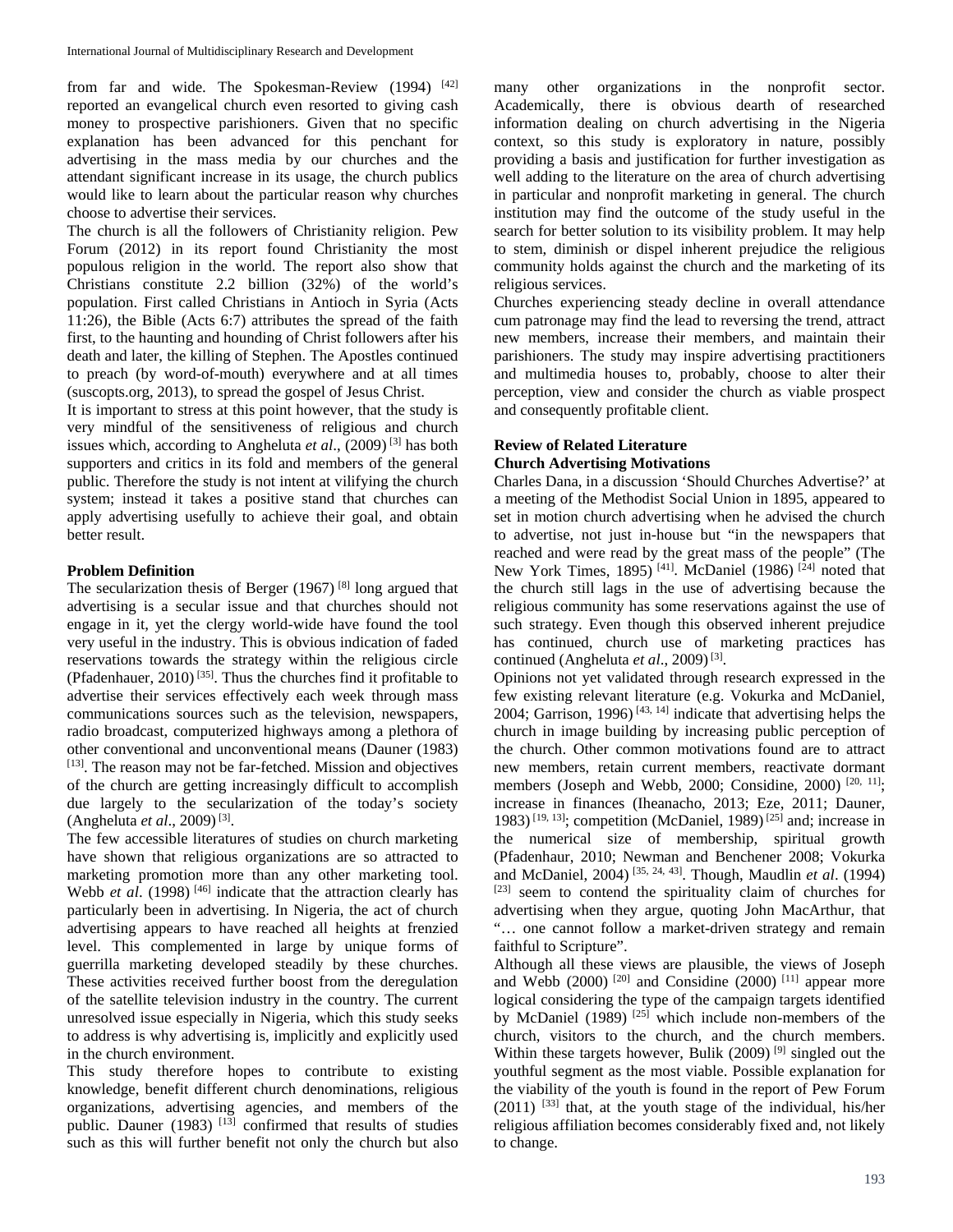Most of these possible motivations are inversely tied to one another that the attainment of one automatically achieves the other. Overall, attracting new members is central to increasing church membership.

### **Media Channel of Church Advertising**

Against the claims of Barna  $(2013)$  [6] that the confidence of people in the integrity of the print and broadcast channels of advertising has waned, a host of print and electronic mass communication options still dominate the avenues through which churches publicize their services and programs to the target publics. Considerable work has been done in this area. Available sources are unanimous about TV, radio, newspaper, billboard, door-to-door (or word-of-mouth) but differ in variants of newspaper and other print listings as widely used in church and churching campaigns. For example, Hines (1996) [17] surveyed 100 Southern Baptist Convention churches on practices and perceptions of church advertising. The study was centered on the variety and effectiveness of certain ad media in use such as billboard, direct mail (to nonmembers), door-to-door (fliers), newspaper church page listing, newspaper display adverts, radio, television, transit, yellow page display adverts, and yellow page listing in marketing of their churches.

In their study of strategies churches adopt to retain and attract members, Webb, *et al.* (1998)<sup>[46]</sup> pointed personal contact through referrals, direct mail, monthly and weekly newsletters, bulletins, radio, yellow page advertisements, television, community cable access, and door-to-door canvassing. Magazines, events (crusades and conferences), building more parishes, tag adverts, stickers, banners, posters, envelopes, invitation cards, Internet, church service, signboard (with weekly programs) were pointed by some other sources.

Literatures of church advertising studies (Hines, 1996; Webb, *et al*., 1998; McDaniel, 1986; 1989; Vokurka and McDaniel, 2004; Vokurka *et al*., 2002; Newman and Benchener, 2008)  $[17, 46, 24, 25, 44, 26]$  give insight into the effectiveness of church advertising channels. Hines  $(1996)$  <sup>[17]</sup> studied the variety, amount and the perceived effectiveness of the advertising media used by the churches. Ranked according to the magnitude of their use by the churches, and their perceived effectiveness, the billboards, direct mail (to non-members), door-to-door, fliers, newspaper church page listing, newspaper display adverts, radio, television, transit, yellow page display adverts, and yellow page listing efficient were according found to be commonly used.

Vokurka *et al*. (2002) [44], studied the use and perceived effectiveness of twenty-five marketing communication methods among 247 Southern Baptist Convention churches and found in-house visits and telephone calls to people who visited the church most frequently used, and the most perceived effective. Their findings also show that marketing communication methods are more important to growing a church than any other method.

Webb, *et al.* (1998)<sup>[46]</sup>, studied the perception of the clergy about the effectiveness of different advert media to attract new members and, to retain members. The results are ranked in the order of degree of their effectiveness (i.e. from most to least) in the desired area as shown in the figure below:

From the results indicate that television/cable access, weekly

newsletter, door-to-door, daily newspaper, weekly newspaper/monthly newsletter, radio, personal referral are more effective in attracting new members. Similarly, the TV/cable access, yellow page ad, newspapers yellow page listing, door-to-door, telemarketing, radio, brochure, personal referral, etc. are found to be effective for retaining members. Hines and Webb, agree with door-to-door and slightly, the radio but differ on TV.

A further and later survey of United States Protestant church leaders to ascertain how effective their marketing efforts at building and retaining church membership by Webb  $(2012)$ <sup>[45]</sup> showed that monthly newsletter and Internet webcast ministries are the effective media tools for attracting members while, Internet search engine are suited to retaining the members. Pastor's publications is the effect tool to persuade visitors to become members. Another interesting findings of the study is that for a church leader to be able to attract members, retain members or persuade nonmembers to become one, he must be financially strong. Financial strength can be viewed from the standpoint of the organization's capability to hire and engage those marketing technologies.

McDaniel (1986)<sup>[24]</sup> studied the perception of the clergy and the public towards church advertising. He found the clergy more favourably disposed to church use of advertising media than the latter. The two groups however, adjudged signs on the church premises and yellow-page advertising to be the most appropriate types of church advertising. A related study three years later (McDaniel, 1989)  $[25]$ , found yellow-page advertising most common among the churches. The study also found positive relationship between church growth and church service broadcast on television and radio. Other channels are very lowly rated. In either case, TV/cable, door-to-door, and newspaper are found to be most significantly effective. The radio is considerably more effective in membership retention than attracting new members.

Taking results from the experience of a single church, Baker (2012) listed various church advertising techniques that could help in growing a church. One-on-one visitation, word-ofmouth (personal endorsement by a trusted friend or relative), publishing a newspaper, are (hierarchically) considered effective. Flyers rated better than radio adverts. Curiously, the TV is not mentioned, while newspaper adverts are rated very  $\log$ 

# **Theoretical Framework**

This study represents an interesting further step not only in extending general social marketing literature to the context of church advertising, but also to contribute to our current knowledge of the use of advertising as a persuasive marketing instrument to favourably alter the attitude of the target audience of the church. Attitude is a person's favourable or unfavourable and consistently long-lasting response tendencies towards a given object, idea, product, services, programs etc. (Hawkins *et al*., 2004; Kotler, 2004; Petty *et al*., 1997)  $[16, 21, 32]$ . Literatures show that attitude has three components – cognitive (information/belief system), affect (emotion/feelings) and conation (behaviourial/action).

The theory of attitude change and its linkage model, Hierarchy of effect effectively explicates the anticipated effects of church advertising on the attitudes of church targets. Some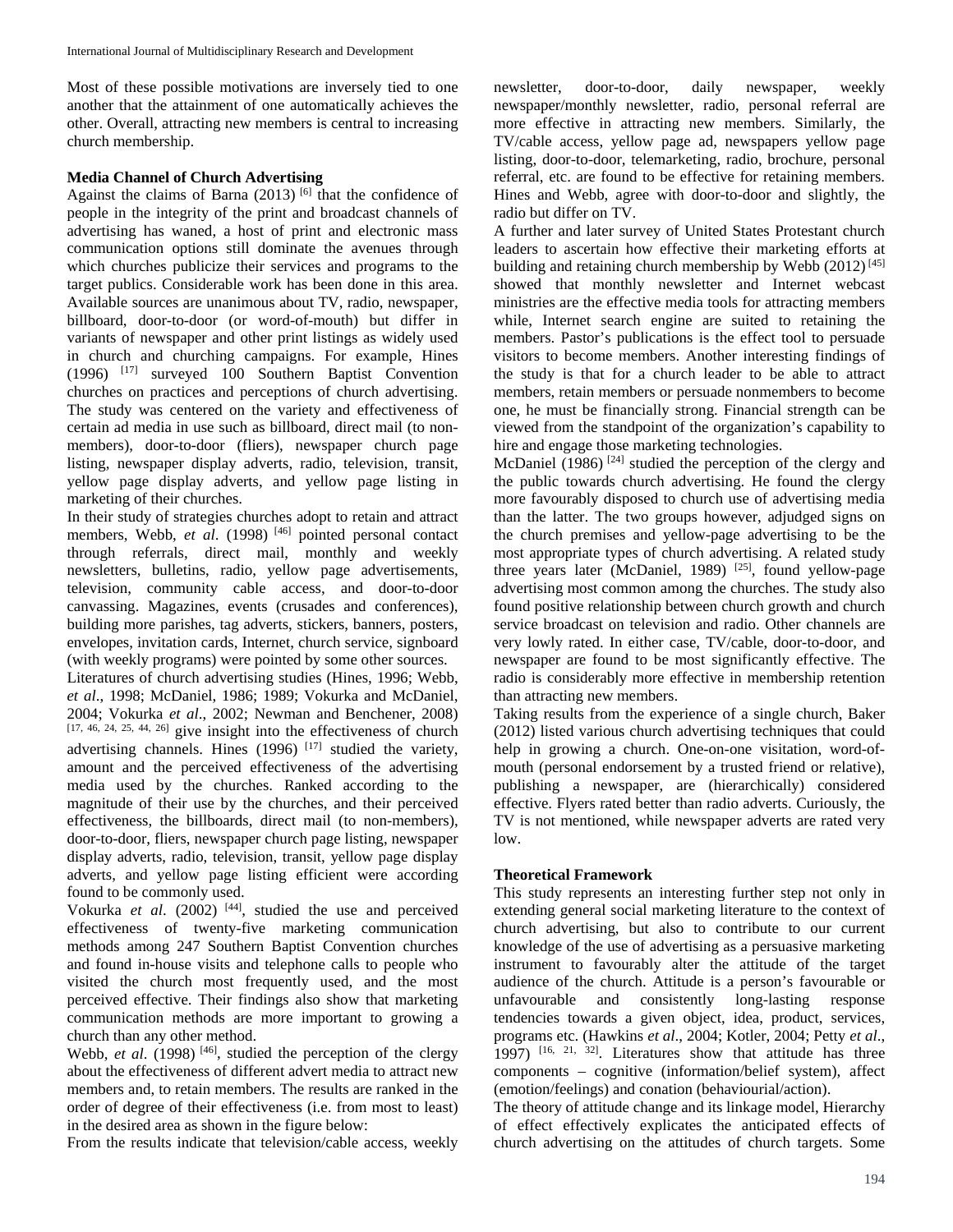effect models such as AIDA developed by E. St. Elmo Lewis (Barry & Howard, 1990) [7], and Model Stage and Model Order by Lavidge and Steiner  $(1961)$ <sup>[21]</sup> describe in a thinkfeel-do fashion persuasive advertising effects on the attitudes of consumers. By AIDA, the ad attracts the attention of a prospect, holds his interest, arouses his desire, and pushes him to action, i.e. purchase/not purchase a product or builds the intention to purchase when the need arise or when the resources permit. Model Stage and Model Order on its part postulates that persuasive advertising creates awareness and knowledge which occur at cognition stage, liking and preference occur affective stage and, conviction and purchase result at conative stage, sequentially.

The church is a religion. The message of the church advert is information about heaven and hell. Noting that **i**ncrease in membership central to motivations for church advertising in this study is a function of attitude, this information is intended to appeal to the cognitive, affect and conative components of the attitude of the target audience. The target in this case include but not exclusive to such target audience as dormant members, visitors and church shoppers or non-members. If the audience believes the advertising message content, favourable emotional feeling will develop resulting in behavioural response action to join the church and become members. The bottom line is that more people are attracted and joined the church, the membership size will grow and with it come other growth derivatives such as financial and material resources. The modified AIDA model bellow illustrates:



Modified AIDA model *Source***:** Researcher's conception

**Fig 1**

The model shows church advertising carried by the media (TV/cable, word-of-mouth, newspapers, flyers etc.) gets the attention and appeals the cognition of the target consumers (church shoppers, visitors, dormant members). They, by evaluating the attributes of the attitude object including size of the church, age, message or leadership etc., might or might not develop interest. If the interest is strong enough to provide a conviction or emotional feeling that the church is worth a trial,

the desire comes in and, resulting in action (membership or reactivated member). The overall outcome of more members will be growth - increased numerical size, increased spirituality, enhanced image, and increased finances.

### **Methodology**

This paper is an empirical study in which church denominations in Nigeria were surveyed and treated to a theoretical convenience sampling. The convenience sampling allowed fewer numbers of clergy respondents, to minimize sampling error. As Theoretical convenience sampling, according to Glasgow (2005) <sup>[15]</sup>, deliberately selects organizations that possess features upon which a study is focused, this study therefore, selected those churches that appear to dominate the mass media. The population used for the study is the clergies in Anambra State. Out of the population, a sample of 321 was judgementally drawn.

The instrument used for data collection in this research was the questionnaire. The questionnaire was administered to the respondents under the condition of anonymity. The researcher made the questionnaire anonymous by deliberately omitting such sensitive questions, like name of the respondent, because of its usefulness to research. According to Hollander and Blair  $(1954)$ <sup>[18]</sup>, the usefulness of anonymity in research rests on the fact that it presents the individual with a relatively unstructured stimulus situation in which respondents may, with equanimity and without being consciously aware of the process, bring forth feelings that might naturally be repressed through social pressures and other forces. This view is supported by Oppenheim  $(1978)$  <sup>[28]</sup> who states that "anonymity is often crucial in obtaining frank and revealing responses".

To accomplish the first objective of the study, i.e. to ascertain the advertising motive of the churches, the respondents indicated, on a 5-point Likert rating scale, the extent to which they perceive the strength of the listed possible ad motives (literature aided). Webb, *et al*. (1998) [46], applied similar strategy. Objective 2 was treated to the same method. The data were analyzed in descriptive statistics - frequency tables, percentages and chi-square. Items earned their position according to their respective rating scores, beginning with the highest and down to the lowest.

# **Results and Interpretation**

The scales used to measure the extent to which church advertising helps in evangelism are tested for the descriptive and frequencies analysis.

**Table 1:** Analysis of the Extent Advertising helps Churches to Target Potential Parishioners

| <b>SN</b> | <b>Variables</b><br>(Ad Motives) | N <sub>0</sub><br>Extent | <b>Very Small</b><br><b>Extent</b> | <b>Small</b><br><b>Extent</b> | Large<br><b>Extent</b> | <b>Very Large</b><br><b>Extent</b> | Chi Square &<br>Sig. Value | <b>Decision</b> |
|-----------|----------------------------------|--------------------------|------------------------------------|-------------------------------|------------------------|------------------------------------|----------------------------|-----------------|
|           | Church adverts                   |                          |                                    | 48                            | 231                    | 42                                 | 53.711                     | Large extent    |
|           |                                  |                          |                                    | $(15.0\%)$                    | $72.0\%$ )             | $(13.1\%)$                         | (0.000)                    | (significant)   |
|           | Image building                   | 36                       | 97                                 | 156                           | 23                     | Q                                  | 107.952                    | Small extent    |
|           |                                  | $11.2\%$ )               | $(30.2\%)$                         | $(48.6\%)$                    | $7.2\%$ )              | $(2.8\%)$                          | (0.000)                    | (significant)   |
|           | Attract new members              | 18                       | 27                                 | 60                            | 140                    | 76                                 | 34.185                     | Large extent    |
|           |                                  | $(5.6\%)$                | $(8.4\%)$                          | (18.7%)                       | $(43.6\%)$             | (23.7%)                            | (0.000)                    | (significant)   |
| 4         | Retain current members           | 15                       | 89                                 | 151                           | 45                     | 21                                 | 24.153                     | Small extent    |
|           |                                  | $(4.7\%)$                | (27.7%)                            | $(47.0\%)$                    | $(14.0\%)$             | $(6.5\%)$                          | (0.000)                    | (significant)   |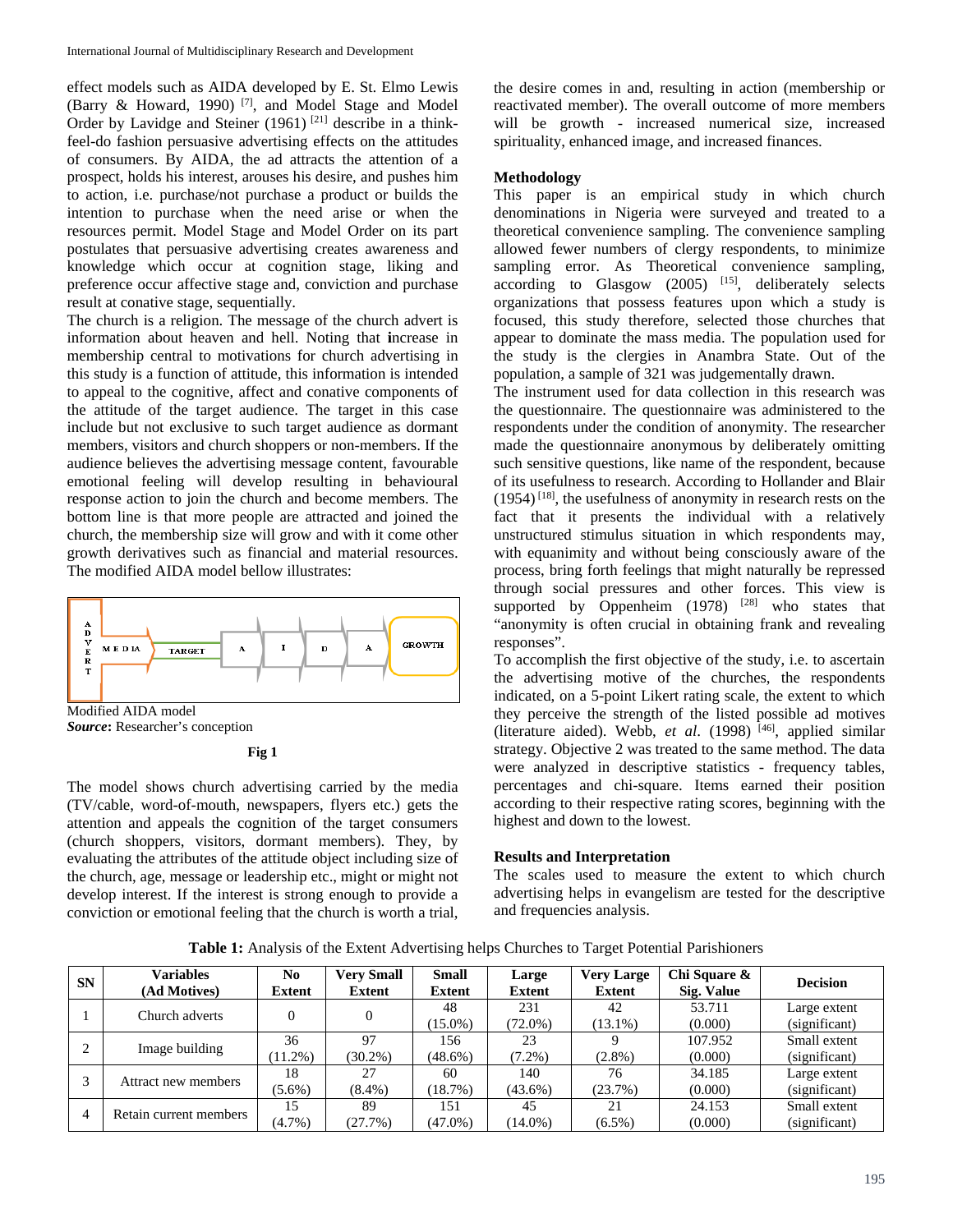|  | Reactivate dormant     |            | 56         | 18        | 170        | 68         | 6.553   | Large extent      |
|--|------------------------|------------|------------|-----------|------------|------------|---------|-------------------|
|  | members                | $(2.8\%)$  | $(17.4\%)$ | $(5.6\%)$ | $(53.0\%)$ | $(21.2\%)$ | (0.000) | (significant)     |
|  | Competition.           | 42         | 90         | 153       | 27         |            | 4.056   | Small extent (Not |
|  |                        | $13.1\%$ ) | $(28.0\%)$ | (47.7%)   | $(8.4\%)$  | $(2.8\%)$  | (0.132) | significant)      |
|  | Increase the numerical | 18         | 22         | 69        | 136        | 76         | 31.735  | Large extent      |
|  | size of membership     | $(5.6\%)$  | $(6.9\%)$  | (21.5%)   | $(42.4\%)$ | (23.7%)    | (0.000) | (significant)     |
|  | Spiritual growth       | 83         | 151        | 44        | 19         | 24         | 3.189   | Very small extent |
|  |                        | $(25.9\%)$ | $(47.0\%)$ | (13.7%)   | $(5.9\%)$  | $(7.5\%)$  | (0.203) | (Not significant) |
|  | Finance                | 18         | 22         | 69        | 76(23.7%)  | 136        | 31.735  | Very Large extent |
|  |                        | $(5.6\%)$  | $(6.9\%)$  | (21.5%)   |            | $(42.4\%)$ | (0.000) | (significant)     |

*Source***:** Computed from survey data, 2016.

The scales used to measure the extent to which church advertising helps in evangelism are tested for the descriptive and frequencies analysis. Table 1 shows extent the advertising helps in enhancing evangelism of churches. From the results, it is indicated that the adverts are used in a small extent for image building  $(48.6\%, p < 0.05)$ , retain members  $(47.0\%, p$  $\langle 0.05 \rangle$ , reactivate dormant members (53.0%,  $p < 0.05$ ) and in competition (47.7%,  $p > 0.05$ ). The results further indicate that to large extent, churches use adverts to attract new members (43.6%,  $p \le 0.05$ ) and to increase the numerical size of membership  $(42.4\%, p < 0.05)$ ; and contributes in spiritual growth to a very small extent  $(47.0\%, p > 0.05)$ . More so, finances is found to be "very large extent"  $(42.4\%, p < 0.05)$ for targeting potential parishioners. The results imply that adverting significantly plays evangelical roles in image building, membership retention and reactivation, and to increase numerical size of parishioners. Conversely, adverting was not perceived to play significant role in church competition and spiritual growth.

The second objective aimed to identify the perceived effective advertising media/channel options the churches use. The results are presented on Table 2. Thirteen (13) advertising media/channels were scaled on 5-point Likert format.

| <b>SN</b>      | <b>Variables</b>                                 | <b>Not</b><br>effective | <b>Very low</b><br>effective | Low<br><b>Effective</b> | High<br><b>Effective</b> | <b>Very High</b><br><b>Effective</b> | Chi<br>Square & Sig. | <b>Decision</b>       |
|----------------|--------------------------------------------------|-------------------------|------------------------------|-------------------------|--------------------------|--------------------------------------|----------------------|-----------------------|
| $\mathbf{1}$   | Airwaves (TV and                                 | 4                       | 20                           | 88                      | 190                      | 19                                   | 81.247               | <b>High Effective</b> |
|                | radio)                                           | $(1.2\%)$               | $(6.2\%)$                    | $(27.4\%)$              | $(59.2\%)$               | $(5.9\%)$                            | (0.000)              | (significant)         |
| $\overline{2}$ | Signboards                                       | $\Omega$                | 42                           | 79                      | 112                      | 88                                   | 38.946               | <b>High Effective</b> |
|                |                                                  |                         | $(13.1\%)$                   | $(24.6\%)$              | $(34.9\%)$               | $(27.4\%)$                           | (0.000)              | (significant)         |
| 3              | <b>Billboards</b>                                | $\theta$                | $\theta$                     | 48                      | 231                      | 42                                   | 53.711               | <b>High Effective</b> |
|                |                                                  |                         |                              | $(15.0\%)$              | $(72.0\%)$               | $(13.1\%)$                           | (0.000)              | (significant)         |
| $\overline{4}$ | <b>Flyers</b>                                    | 36                      | 91                           | 167                     | 21                       | 6                                    | 57.554               | Low Effective         |
|                |                                                  | $(11.2\%)$              | $(28.3\%)$                   | $(52.0\%)$              | $(6.5\%)$                | $(1.9\%)$                            | (0.000)              | (significant)         |
| 5              | Posters                                          | 9                       | 21                           | 60                      | 166                      | 65                                   | 22.207               | <b>High Effective</b> |
|                |                                                  | $(2.8\%)$               | $(6.5\%)$                    | (18.7%)                 | $(51.7\%)$               | $(20.2\%)$                           | (0.000)              | (significant)         |
| 6              | <b>Stickers</b>                                  | 77                      | 95                           | 76                      | 29                       | 44                                   | 12.086               | Very low Effective    |
|                |                                                  | $(24.0\%)$              | $(29.6\%)$                   | (23.7%)                 | $(9.0\%)$                | (13.7%)                              | (0.000)              | (significant)         |
| $\overline{7}$ | Special clothing                                 | 190                     | 85                           | 26                      | 20                       | $\Omega$                             | 25.130               | Not Effective         |
|                |                                                  | $(59.2\%)$              | (26.5%)                      | $(8.1\%)$               | $(6.2\%)$                |                                      | (0.000)              | (significant)         |
|                | Advertising-intent                               | 55                      | 56                           | 148                     | 62                       | $\mathbf{0}$                         | 4.653                | Low Effective         |
| $8\,$          | preaching in transit buses                       | $(17.1\%)$              | $(17.4\%)$                   | $(46.1\%)$              | $(19.3\%)$               |                                      | (0.000)              | (significant)         |
| 9              | Crusades & conventions                           | $\Omega$                | 20                           | 61                      | 198                      | 42                                   | 60.794               | <b>High Effective</b> |
|                |                                                  |                         | $(6.2\%)$                    | $(19.0\%)$              | (61.7%)                  | $(13.1\%)$                           | (0.000)              | (significant)         |
| 10             | Funerals and                                     | 8                       | 29                           | 71                      | 110                      | 103                                  | 4.051                | High Effective (Not   |
|                | weddings                                         | (2.5%)                  | $(9.0\%)$                    | $(22.1\%)$              | $(34.3\%)$               | $(32.1\%)$                           | (0.132)              | significant)          |
| 11             | Morning-cry                                      | 30                      | 168                          | 57                      | 56                       | 10                                   | 99.780               | Very Low Effective    |
|                |                                                  | $(9.3\%)$               | $(52.3\%)$                   | $(17.8\%)$              | $(17.4\%)$               | $(3.1\%)$                            | (0.000)              | (significant)         |
| 12             | Announcement of<br>billed programs through town- | 158                     | 100                          | 48                      | 11                       | 4                                    | 85.948               | Not Effective         |
|                | criers                                           | $(49.2\%)$              | $(31.2\%)$                   | $(15.0\%)$              | $(3.4\%)$                | $(1.2\%)$                            | (0.000)              | (significant)         |
| 13             | House-to-house                                   | 18                      | 18                           | 59                      | 205                      | 21                                   | 67.819               | <b>High Effective</b> |
|                | visitation                                       | $(5.6\%)$               | $(5.6\%)$                    | $(18.4\%)$              | $(63.9\%)$               | $(6.5\%)$                            | (0.000)              | (significant)         |

**Table 2:** Analysis of the Effective Advertising Media/Channel Options for Churches

*Source:* Computed from survey data, 2016.

The results as show in the above table indicate that eight (8) of the media/channels are perceived highly effective. These include TV/radio (59.2%, p.  $<$  0.05), signboards (34.9%, p.  $<$ 0.05), billboards (72.0%, p. < 0.05), posters (51.7%, p. < 0.05), crusades and conventions  $(61.7\% , p. < 0.05)$ , funerals

and weddings  $(34.3\%, p. > 0.05)$ , and House-to-house visitation (63.9%,  $p. > 0.05$ ). Among these perceived highly effective ad channels, only funerals/wedding activities is not a significant means for evangelizing in Nigeria.

Moreover, use of flyers  $(52.0\%, p. < 0.05)$  and preaching in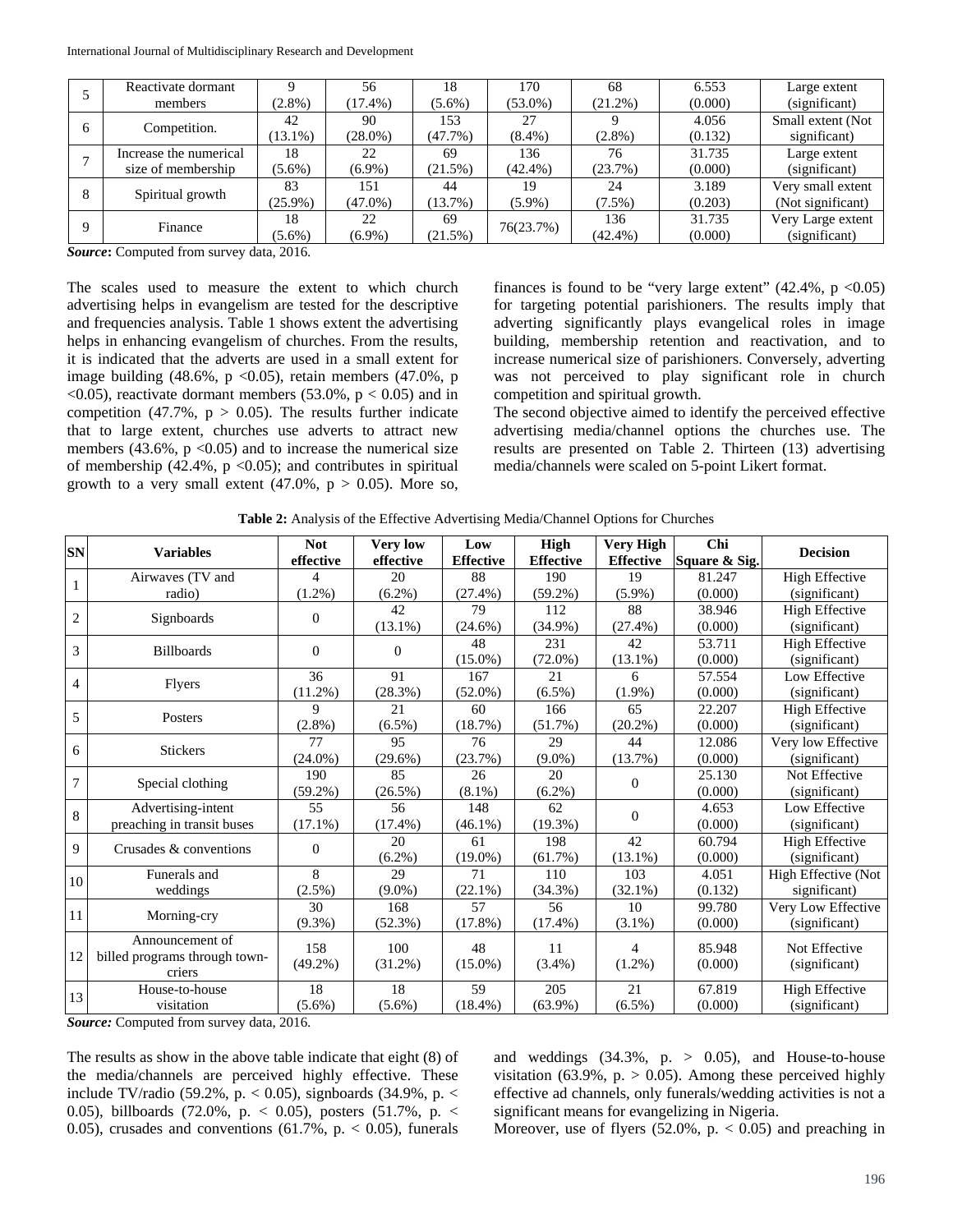transit buses  $(46.1\%, p. < 0.05)$  are of low effective while, stickers (29.6%, p.  $<$  0.05) and 'morning-cry' (52.3%, p.  $<$ 0.05) are of very low effective. On the other hand, announcement of billed programs through town-criers are has no effect  $(49.2\%$ , p.  $(6.05)$  on targeting the audience. Nonetheless, the use of special clothing  $(59.2\%, p. < 0.05)$  is not effective advertising media, yet the p.value indicates that it is significant means for targeting and sustaining parishioners for the churches.

#### **Discussion, Conclusion and Recommendations**

This study revealed insightful findings on what advertising does for churches as well as the medium through which that is done. Advertising is shown to significantly play evangelical roles in image building, membership retention and reactivation, and increase in numerical size.

The study also revealed that adverts did not play significant role in church competition and spiritual growth. Although this may be true according to their opinion, the drive to maintain followership, reactivate dormant members in addition to grow more members indicates that there is a competition. The use of certain channels some of which very environmentally unfriendly in attempt to out-do the other smacks of keen competition. After all one does not need, for example, public address system mount on roof-top or hired public announcers to tell someone to come to a place and receive Jesus Christ, or to receive miracle.

Also, the study indicated that the use of TV/radio, signboards, billboards, posters, crusades and conventions and house-tohouse visitations are significantly high effective means/channels for church advertising. The study found that funerals/wedding activities are predominant utilized media platform for church advertising, yet it is not significantly effective means for evangelizing.

Some churches in Anambra State, Nigeria use special clothing as a means for advertising and image making. The findings from this study showed that it is not effective advertising media for majority of the churches, yet for the few who adopt the means, it has become a significant means for targeting and sustaining parishioners for the churches. The use of towncriers for announcement of billed programs has no effect on targeting the audience. However, the use of flyers, preaching in transit buses, stickers and 'morning-cry' are of low effective media, yet it is significant for evangelizing.

This study thus conclude that advertising in church circles have come a very long way. Both the clergy and the public have favourable perception toward it. The tool plays the role of changing the attitude of the church target consumers and has been successful to the church in attracting new members and consequent growth in membership size, increasing their finances, and building their image. While many channel options could be used to pursue this agenda, the Television/cable TV access, word-of-mouth and the newspaper are found to be most effective to attract new members. The radio is best for attitude reinforcement aimed at retaining parishioners. Against this backdrop, the study is recommending:

- 1. Further development of church advertising to enhance efficient and broader applicability.
- 2. The church should, above all other motives, be more

spiritually inclined, devote more energy at spreading the message of Jesus Christ and winning people to the Kingdom.

- 3. Further empirical studies on church marketing and, marketing motives of the clergy, particularly in Nigeria.
- 4. That the church should be careful advertising in the media because according to Alan (2000) <sup>[1]</sup> not all types of advertising are viewed positively by the members of the church and the public.
- 5. An advertising niche should be designed by advertising agencies to accommodate the church and other religious groups.

This study as well as most others before it has investigated the issue of church advertising more from the standpoint of the church and the clergy. There is therefore the need to investigate the motivations of those who join or attend a church because of marketing stimuli or messages received from the mass media. This may possibly contribute to knowledge at developing church typologies based on types of church shoppers and, commercial churches. It appears that this is a neglected area which, when researched would help to separate the sheep from the wolves (those who truly seek the kingdom of God and, those who pursue mundane agenda), categorize the church accordingly and save the image of the Christendom.

#### **References**

- 1. Alan KMA. Attitudes toward Church Advertising in Hong Kong, Marketing Intelligence and Planning. 2000; 18(1):39-44. http://www.emeraldinsight.com/journals.htm?articleid=85 4485.
- 2. American Marketing Association Marketing, Resource Library, Dictionary, 2013. http://www.marketingpower. com/layouts/dictionary.aspx?dLetter=M.
- 3. Angheluta AV, Strambu–Dima A, Zaharia R. Church Marketing – Concepts and Utility. Journal for the Study of Religions and Ideologies. 2009; 8(22):171-197. http://jsri.ro/ojs/index.php/jsri/article/ download/352/350.pdf.
- 4. Ashley WB. Church Advertising: its Why and How. NY: Biblio Bazaar, 2010.
- 5. Baker G. The Best Church Marketing Methods. Christian Articles, 2012. http://www.christianarticles.net/article detail.php?artid=5785&catid=54htm
- 6. Barna G. The Second Coming of the Church. Enrichment Journal. Springfield: The General Council of the Assemblies of God, 2013. http://enrichmentjournal. ag.org/200001/012secondcoming.cfm.
- 7. Barry TE, Howard DJ. A Review and Critique of the Hierarchy of Effects in Advertising. International Journal of Advertising. 1990; 9(2):98-111. http://fabriken.akestamholst.se/akestamholst/ files/critiqueofthehierarchyofeffects.pdf
- 8. Berger BL. the Sacred Canopy: Elements of a Sociological Theory of Religion. Garden City, New York: Doubleday and Company Inc, 1967. http://www.libraryofsocialscience.com/ideologies/docs/be rger-sacredcanopy.pdf.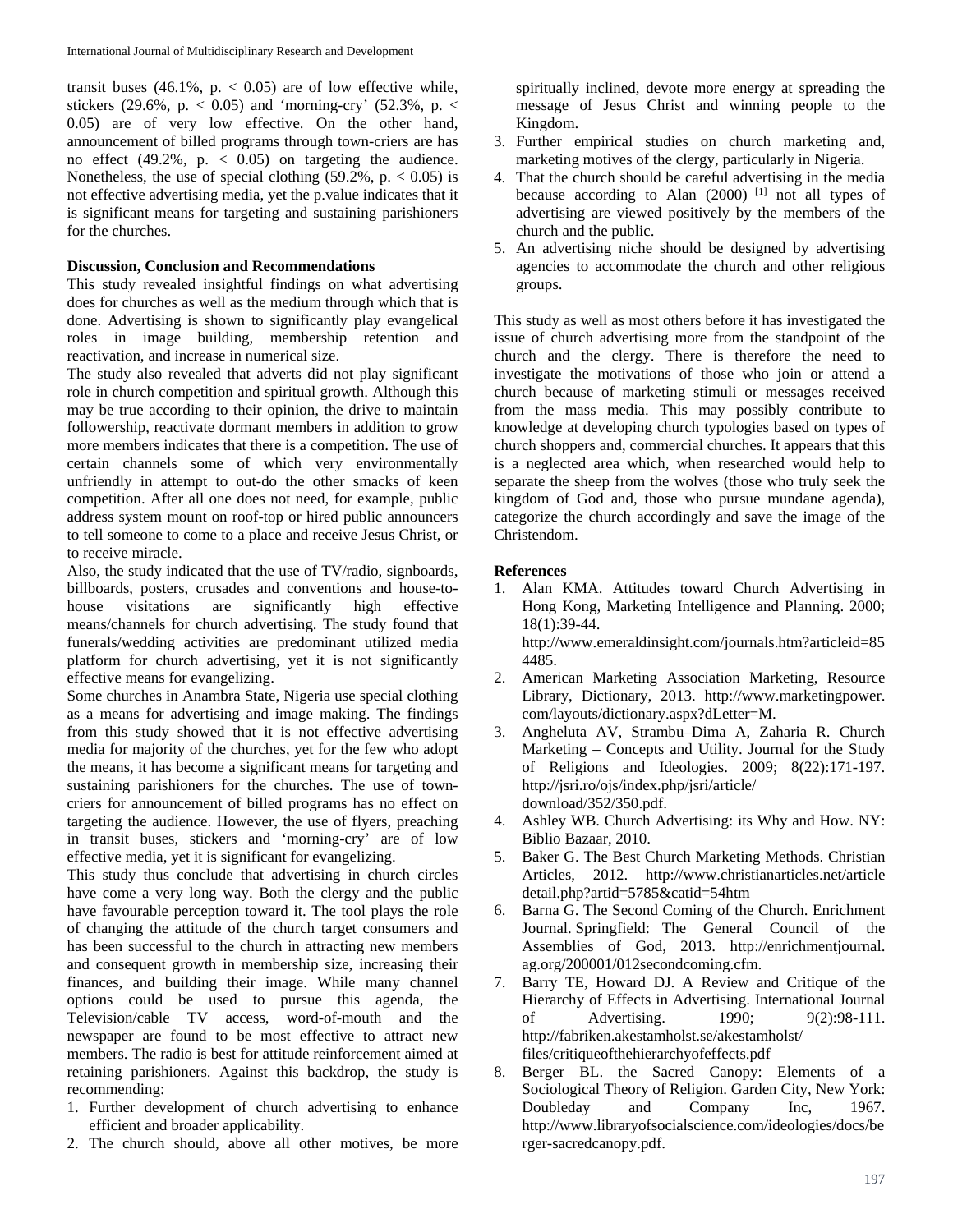- 9. Bulik BS. Churches Get Religion on Marketing: Number of Nonbelievers is Rising, But is Marketing the Solution or Problem? News, Advertising Age, 2009. http://adage.com/article/news/churches-religionmarketing/136541.htm.
- 10. Colley RH. Defining Advertising Goals for Measured Advertising Results. New York: Association of National Advertisers, 1961.
- 11. Considine JJ. Developing Appropriate Promotional Strategies for Religious Organizations. Journal of Ministry Marketing and Management. 2000; 5(1):23-36. http://www.tandfonline.com/doi/pdf/10.1300/J093v 05n0103.
- 12. Dauner JR. Marketing: As Exemplified by Today's Churches. Nonprofit World Report, 1983, 22-24. http://www.snpo.org/publications/articleinfo.php?id=17.
- 13. Eze P. Church Marketing and Promotion: A Growing Phenomenon in Nigeria and What Companies can learn from Churches, 2011. http://nairabrains.com/2011/09/church-marketing-andpromotion-a-growing-phenomenon -in-nigeria-and-whatcompanies-can-learn-from-churches/.
- 14. Garrison G. Regular Church Attendance Still Declining, Poll Shows, 1996. http://community.seattletimes. nwsource.com/archive/?date=19960831 &slug=2346772.
- 15. Glasgow PA. Fundamentals of Survey Research Methodology. Washington: Mitre Product, 2005. http://www.mitre.org/work/tech papers /techpapers05/05 0638/050638.pdf.
- 16. Hawkins DI, Best RJ, Coney KA, Mookerjee A. Consumer Behaviour: Building Marketing Strategy, 9/e. New York: The McGraw-Hills Companies, 2004.
- 17. Hines RW. Church Advertising Practices and Perceptions. Journal of Ministry Marketing & Management. 1996; 2(1):81-95. http://www.tandfonline. com/doi/abs/10.1300/J093v02n0107#preview.
- 18. Hollander P, Blair JJ. Attitude towards Authority-Figure as Correlate of Motivation among Naval Aviation Cadet. The Journal of Applied Psychology. 1954; 28(1):21-25.
- 19. Iheanacho NN. A Critical Look at Contemporary Nigeria Christianity, 2013*.* http://www.academicexcellence society.com/critical-look-at-contemporary-nigerianchristianity.
- 20. Joseph WB, Webb MS. Marketing Your Church with Advertising Promotion Strategies that Work. Journal of Ministry Marketing and Management. 2000; 6(1):19-33.
- 21. Kotler P. Marketing Management, 11ed. Singapore: Pearson Education, Inc, 2004.
- 22. Lavidge RJ, Steiner GA. A Model for Predictive Measurements of Advertising Effectiveness. Journal of Marketing. 1961; 25(6):59-62.
- 23. Maudlin M, Gilbreath E, Miller K. Selling Out the House of God? Part 1: Bill Hybels Answers Critics of the Seeker-Church Movement. Christianity Today. 1994; 18:21-25. http://www.christianitytoday.com/ct/1994 /july18/4t820a.html.
- 24. McDaniel SW. Church Advertising: Views of the Clergy and General Public. Journal of Advertising. 1986; 15(1):24-29.
- 25. McDaniel SW. The Use of Marketing Techniques by Churches: A National Survey. Review of Religious Research. 1989; 31(2):175-182.
- 26. Newman CM, Benchener PG. Marketing in America's Large Protestant Churches. Journal of Business and Economics Research. 2008; 6(2):1-8. http://journals.cluteonline.com/index.php/JBER/article/ view/2384/2431.pdf.
- 27. Onwuka P. Era of Religious Marketing: In Today's Religious, Image is a Great Asset. *THISDAYOnline.com*. http://www.thisdayonline. com.htm, 2010.
- 28. Oppenheim N. Questionnaire Design and Attitude Measurement. London: Heinemann Educational Book Company, 1978.
- 29. Palmer A. Principles of Services Marketing, 4ed. New York: McGraw-Hill Education, 2005.
- 30. Perreault WD. Jr. McCarthy EJ. Basic Marketing: A Global-Managerial Approach, 13ed. New York: The McGraw-Hill Companies, Inc, 1999.
- 31. Perreault WD, Jr. McCarthy EJ. Essentials of Marketing: A Global–Managerial Approach, 8ed. New York: The McGraw-Hill Companies, Inc, 2000.
- 32. Petty RE, Wegener DT, Fabriger LR. Attitudes and Attitude Change. Annual Review of Psychology. 1997; 48:609-638.
- 33. Pew Forum. Faith in Flux: Changes in Religious Affiliation in the U.S. Pew Research.org. Washington, DC: The Pew Forum on Religion & Public Life, 2011. http://www.pewforum.org/faith-in-flux.aspx#rtn.htm.
- 34. Pew Forum. New Pew Forum Study Estimates Size, Geographic Distribution and Median Ages of World's Major Religious Groups. Pew Research.org. Washington, DC: The Pew Forum on Religion & Public Life, 2012. http://www.pewforum.org/Press-Room/Press-Releases/New-Pew-Forum-Study-Estimates-Size,- Geographic-Distribution-and-Median-Ages-of-- World%E2%80%99s-Major-Religious-Groups.aspx.
- 35. Pfadenhaur M. The Eventization of Faith as a Marketing Strategy: World Youth Day as an Innovative Response of the Catholic Church to Pluralization. International Journal of Nonprofit and Voluntary Sector Marketing. 2010; 15(4):382-394. http://www. onlinelibrary.wiley.com/doi/10.1002/nvsm.396/pdf.
- 36. Pride WM, Ferrell OC. Marketing: Basic Concepts and Decisions. Boston: Houghton Mifflin Company, 1987.
- 37. Reising RL. Church Marketing 101: Preparing Your Church for Greater Growth. Michigan: Baker Books, 2006.
- 38. Solomon MR. Consumer Behavior: Buying, Having and Being, Intl, ed. New Jersey: Pearson Education, Inc, 2004.
- 39. Suscopts.org. How Did Christianity Spread Throughout the World?, 2013. http://www.suscopts.org/pdf/copti church/apostolicagechristianity.pdf.
- 40. The Bible Acts of Apostles New King James Version. Thomas Nelson, Inc, 1994.
- 41. The New York Times Should Churches Advertise? The New York Times, April, 1895, 30. http://query.nytimes.com/mem/archivefree/pdf?res= F40F15FE3B5D15738DDDA90B94DC405B8585F0D3.